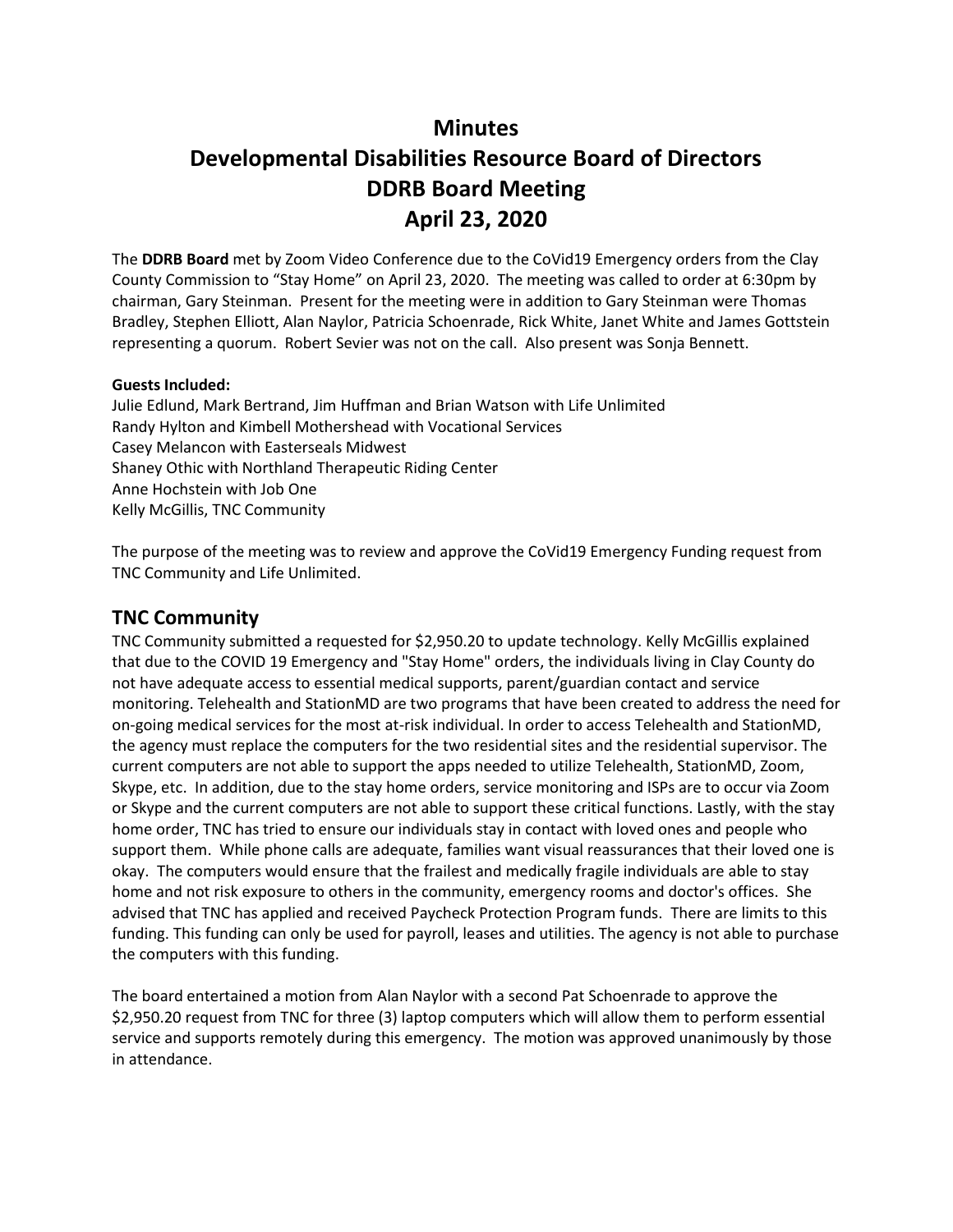# **Life Unlimited**

Life Unlimited submitted an application for funds under the CoVid19 Emergency Relief funds in the amount of \$100,000 which is their approved allotment. The board entertained each line item request separately rather than approve or disapprove in total.

Alan Naylor advised in his review that several of the invoices included sales tax. Julie Edlund confirmed they are tax exempt and would request credits for those taxes. The board instructed Sonja that any payments should exclude amounts for sales tax.

Gary confirmed with Julie that if they were able to obtain funds in whole or in part from other sources, those amounts would be reimbursed to the DDRB. Julie confirmed that for some of the line items reimbursement from other sources might be possible and if so, any of those funds would be reimbursed to DDRB.

The requests were discussed as follows:

# **Hearo Emergency Remote Monitoring - \$45,500.00**

Life Unlimited leased fifteen new remote monitors from Hearo Home for 3-6 months. Julie explained that remote monitoring services can be tailored to address the specific needs of any individual or location. She advised the state of Missouri's I/DD workforce was already in a workforce crisis and the recent CoViD19 pandemic is exposing key vulnerabilities in I/DD supports. LU was being proactive in addressing potential staffing shortages if Direct Support Professionals (DSPs) fell sick or had to tend to their own loved ones. Julie advised that none of the monitoring systems were in use to date. The system is a lease and they committed to an annual lease but might be able to return some of the units if they are not needed. Julie could not provide a date when or even if the system could be in use.

Steve motioned the board PEND this item until further information can be provided by Life Unlimited. Gary seconded the motion and the board members were in unanimous agreement.

## **Extra Food and Supplies for Individuals - \$19,080.00**

Julie advised that LU had provided each individual living in their Community Living Program an additional \$180 in **response** to the metro's the stay-at-home order. The funds could be used to purchase food staples, cleaning supplies, and entertainment such as board games, video games, Netflix/movie rental, etc. She said they were trying to be proactive in making sure the homes had ample essential supplies. It is possible that some, if not all, of these funds could be paid from the individual NAFS or other funds and if so, they would be reimbursed to the DDRB.

Steve Elliott motioned that the board approve the \$19,080 request for food and other supplies subject to reimbursement in whole or in part if funds are made available from other sources. The motion was seconded by Rick White and passed by roll call vote unanimously.

# **Cleaning and Disinfecting "My Days" & Offices - \$11,650.00**

Julie advised they hired professionals to deep clean and disinfect the two "My Day" facilities and two Administrative Buildings in Clay County. The decision to do this was based on current evidence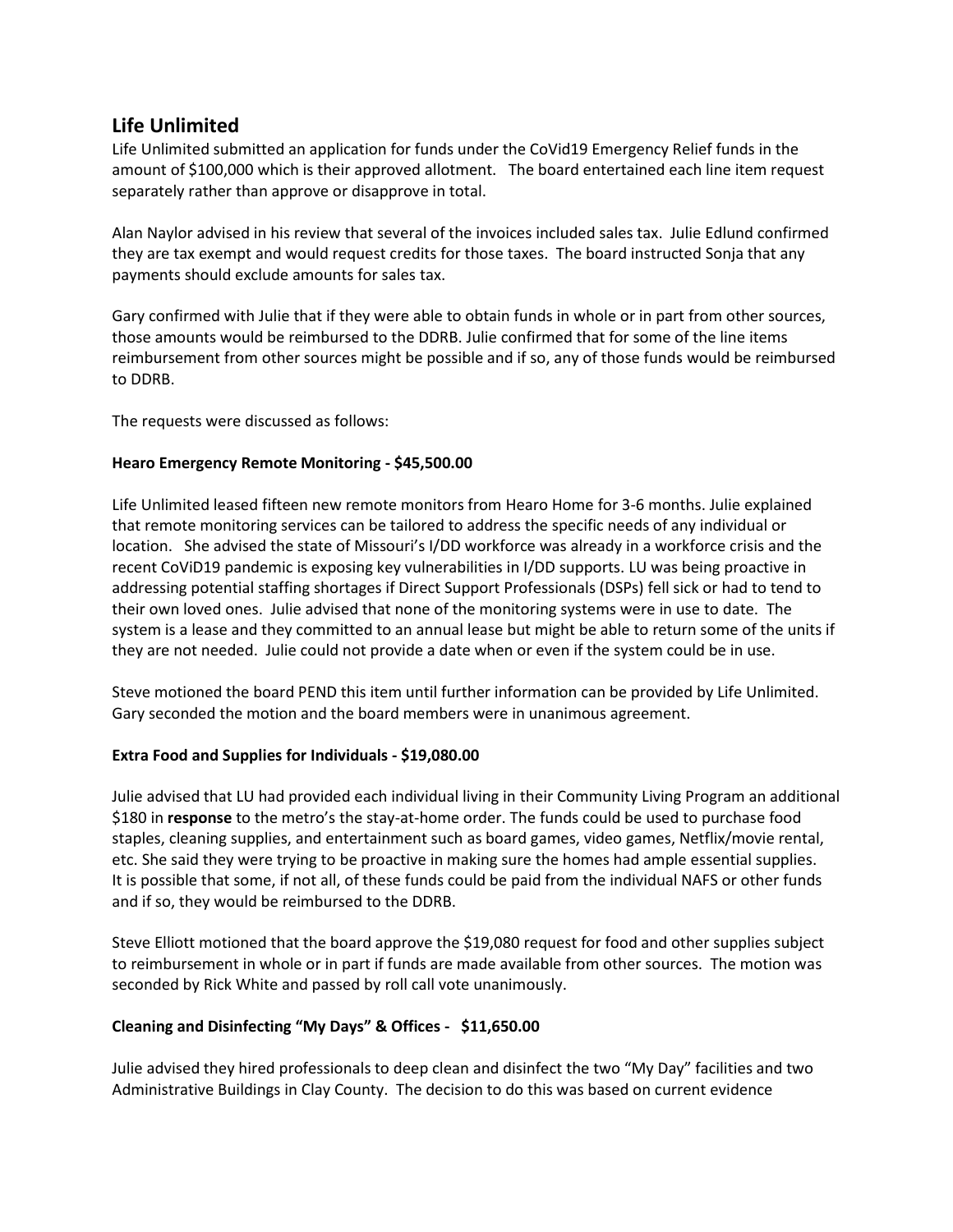suggesting that the virus may remain viable anywhere between hours and days on surfaces made from a variety of materials. The CDC recommends the cleaning of visibly dirty surfaces followed by disinfection as a best practice measure to prevent CoVid19 in a community setting. When asked why she did not use her own staff to do this cleaning, she advised they were not equipped to do this sort of cleaning.

Gary Steinman motioned that the board approve the \$11.650.00 request for cleaning and disinfecting. The motion was seconded by Steve Elliott and passed by roll call vote unanimously.

## **ZOOM for Online Conferencing and** Training - \$6,876.89

Julie advised they had contracted with ZOOM to utilize that technology to host virtual meetings with family members, guardians, and staff, as well as utilizing to keep the individuals whom we serve connected with friends and family. In order to utilize the service, LU had to purchase the service for a year which includes the secured healthcare option.

Gary Steinman motioned that the board approve the \$6,876.89 request for ZOOM technology. The motion was seconded by Rick White and passed by roll call vote unanimously.

# **Personal Protective Equipment (PPE)- \$25,000.00**

We are currently working with Missouri State Representative Doug Richey and MARC to purchase additional PPE items. They have not received an invoice yet, but they estimate a cost of approximately \$25,000. These items include protective clothing, face shields, N95 respirators, face and surgical masks, surgical gowns, gloves, thermometers, thermometer covers, and other garments/equipment designed to protect our DSPs from infections.

Steve Elliott motioned that the board approve up to \$25,000 for personal protective equipment with any amount paid out upon receipt of packing list and invoice receipts for actual purchases. The motion was seconded by Alan Naylor and passed by roll call vote unanimously.

## C**onverted Two Homes into Temporary Quarantine Locations - \$8,221.48**

Julie advised that LU has converted the new Benson Place home at 9614 N. Smalley Ave. and 682 Villa at 682 NE 66th into temporary quarantine facilities as a proactive measure. The Benson house is new and had not been furnished. She advised that these homes had been designated Emergency Homes by DMH.

Gary Steinman motioned that the board approve the \$8,221.48 (less any applicable sales tax) requested for furnishing these temporary locations for quarantine. The motion was seconded by Pat Schoenrade and passed by roll call vote unanimously.

## **Folding Rollaway Beds - \$799.90**

Julie advised that LU purchased 10 rollaway folding beds in case they need to convert "My Day" into a temporary quarantine facility. They we will utilize these beds for overnight staff to keep staff from sleeping on individuals' couches.